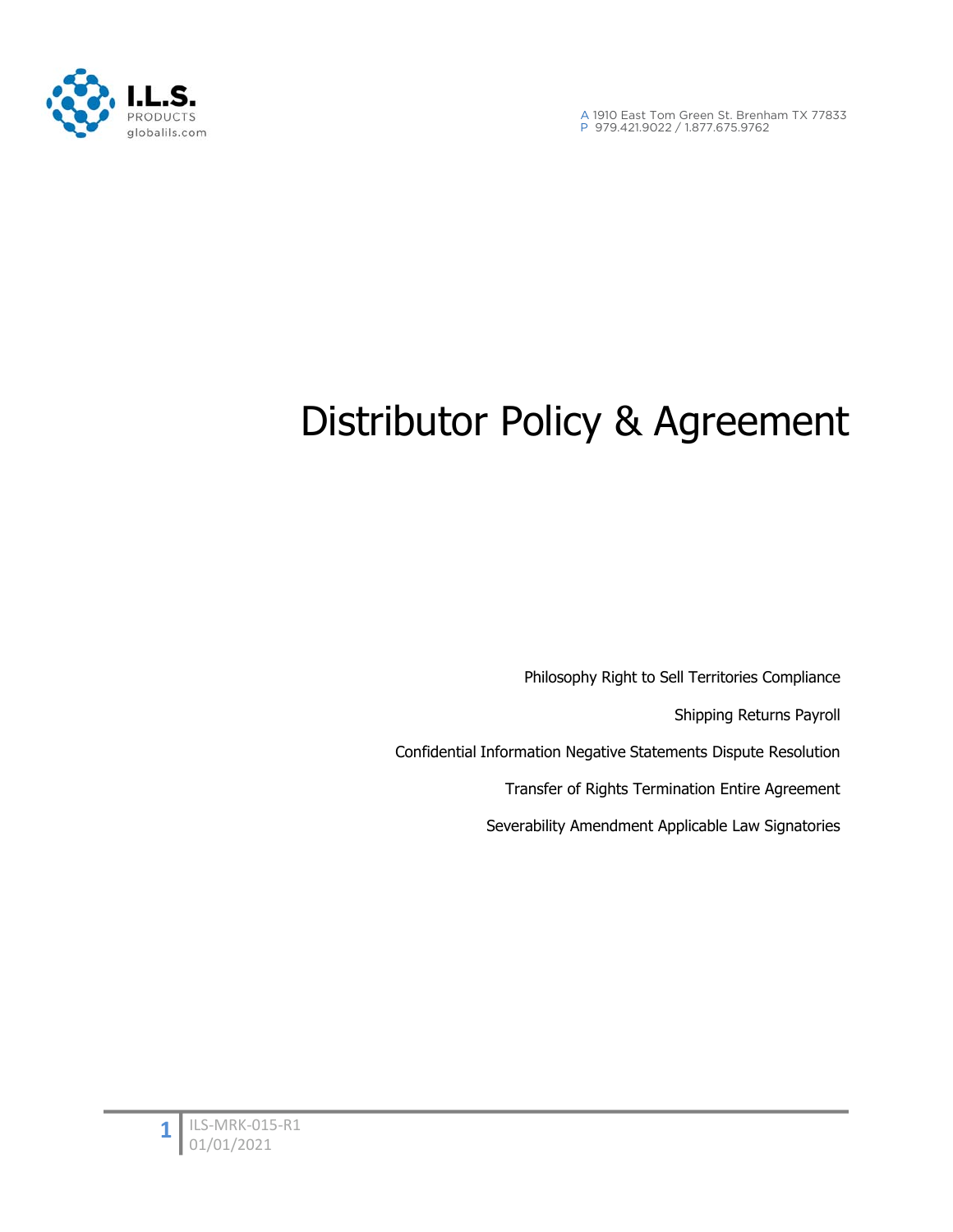

# **PRODUCT DISTRIBUTION AGREEMENT**

This Product Distribution Agreement (this "Agreement") is made effective as of March 24, 2021 between ILS Products, of 1910 East Tom Green Street, Brenham, Texas 77833, and (Distributor Company Name, of (Distibutor City, State (Prov), Country)

The parties agree as follows:

# **Philosophy**

ILS Products LLC ("ILS") considers our network of distributors to be an extension of our sales force. Distributors allow us to more cost-effectively penetrate sales territories by serving as our representatives in the marketplace. Our strategy as a company is to expand the business we have through distribution because we believe distributors add significant value to the finished package our mutual end customers require. It is our desire to develop strong relationships with distributors and to support distribution by providing all the tools necessary to support your sales of our product lines. These tools include sales literature, and an online ecommerce platform.

In relation to pricing, our philosophy is that price-driven buying behavior puts downward pressure on the margins for both the manufacturer and the distributor, and essentially de-values the products and services we mutually provide. Our goal is to create a fair playing field for all distributors by offering pricing that is competitive to the marketplace, and that also allows our distributor partners to make a fair margin.

# **Right to Sell**

ILS Products owns the Corner Casting Adapter (patent pending) & the CCA Solar Lighting System ("Corner Casting Adapter, CCA Solar Lighting"). In accordance with this Agreement, ILS Products grants (Distributor) a non-exclusive right to sell the Corner Casting Adapter and CCA Solar Lighting System under the terms of this Agreement. This right to sell only applies to the following described territory: (State(s) or Province(s). (Distributor) agrees to devote its best efforts to the sale of the Corner Casting Adapter and CCA Solar Lighting.

# **Territories**

ILS Products LLC reserves the right to add distributors to any geographic market area in the United Sates at our discretion based on the sales opportunities available in that market.

# **Compliance**

A Distributor is an independent contractor and is responsible for his or her own business expenses, decisions, and actions.

Distributors are not franchises, joint ventures, partners, employees, or agents of ILS Products, LLC or its affiliates. Distributors are strictly prohibited from stating or implying either orally, electronically, in writing or in any other manner, that they are franchises, joint ventures, partners or employees of ILS Products LLC All distributors shall at all times conform to all IRS regulations governing independent contractor status. Neither the ILS Products LLC nor the distributor shall have any right to enter into contracts or commitments in the name of, or on behalf of, the other to bind the other in any way.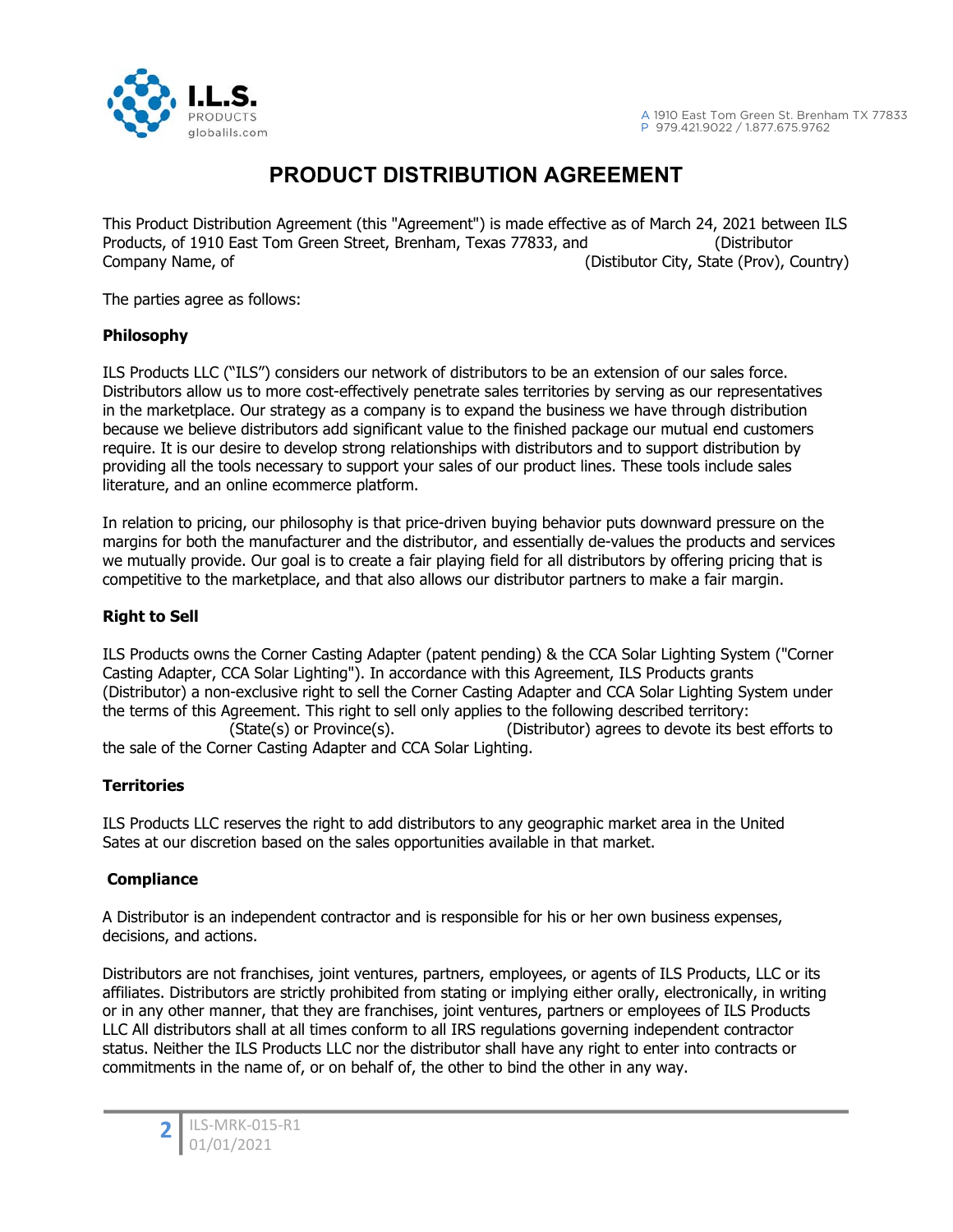

A Distributor is fully responsible for all of his or her verbal and/or written statements made regarding the Products, and Services which are not expressly contained in official Company materials and the

Distributor agrees to indemnify ILS Products LLC, it employees, agents, and any and all affiliates against any claims, damages, or other expenses, including attorneys' fees, arising from any representations or actions made by the Distributor that are outside the scope of the agreement.

# **Shipping**

All shipping is collect or prepaid and charged, no exceptions.

# **Drop-Shipping**

Please note that when drop-shipping product to another state you will be charged that state's appropriate sales tax unless you have a reseller tax ID on file for that state. This is due to your reseller sales tax license only being valid within the state in which it was issued, typically your home state. Therefore, if delivery of that product is located in another state you will still be charged that state's appropriate sales tax. You would need to apply for a sales tax license in each state you wish to have product delivered should you wish to handle sales taxes yourself in every taxing jurisdiction in which you do business.

# **Returns**

All returns and refunds must be pre-approved by ILS Products, LLC. A return authorization number will be assigned to the return by ILS Products LLC. The Distributor must clearly label each box with the assigned authorization number prior to shipping.

No returns on custom manufactured items.

10% of the original purchase price will be assessed for restocking all returned items.

Distributor is responsible for shipping arrangements and expenses on returns. Exception: if ILS Products LLC ships faulty or incorrect items.

The original shipping fee charged to the distributor for delivery will not be reimbursed, except for ILS Products LLC fulfillment errors.

Distributor MUST use a standard carrier.

Distributor should insure contents in case the shipment is lost or damaged during delivery. ILS Products LLC will not reimburse distributors for items that are lost or damaged.

An item that is returned in less than "new" appearance will be considered "damaged" and the distributor will not receive a refund for such items.

Damaged items returned to ILS Products LLC will not be returned to the distributor. In the event of damaged items occurring during shipment, ILS Products LLC will cooperate with the distributor's shipping carrier to provide confirmation of item status. ILS Products LLC will not be held responsible for the decision or actions of the shipping carrier. ILS Products LLC will document damage to aid in any insurance claims for the distributor.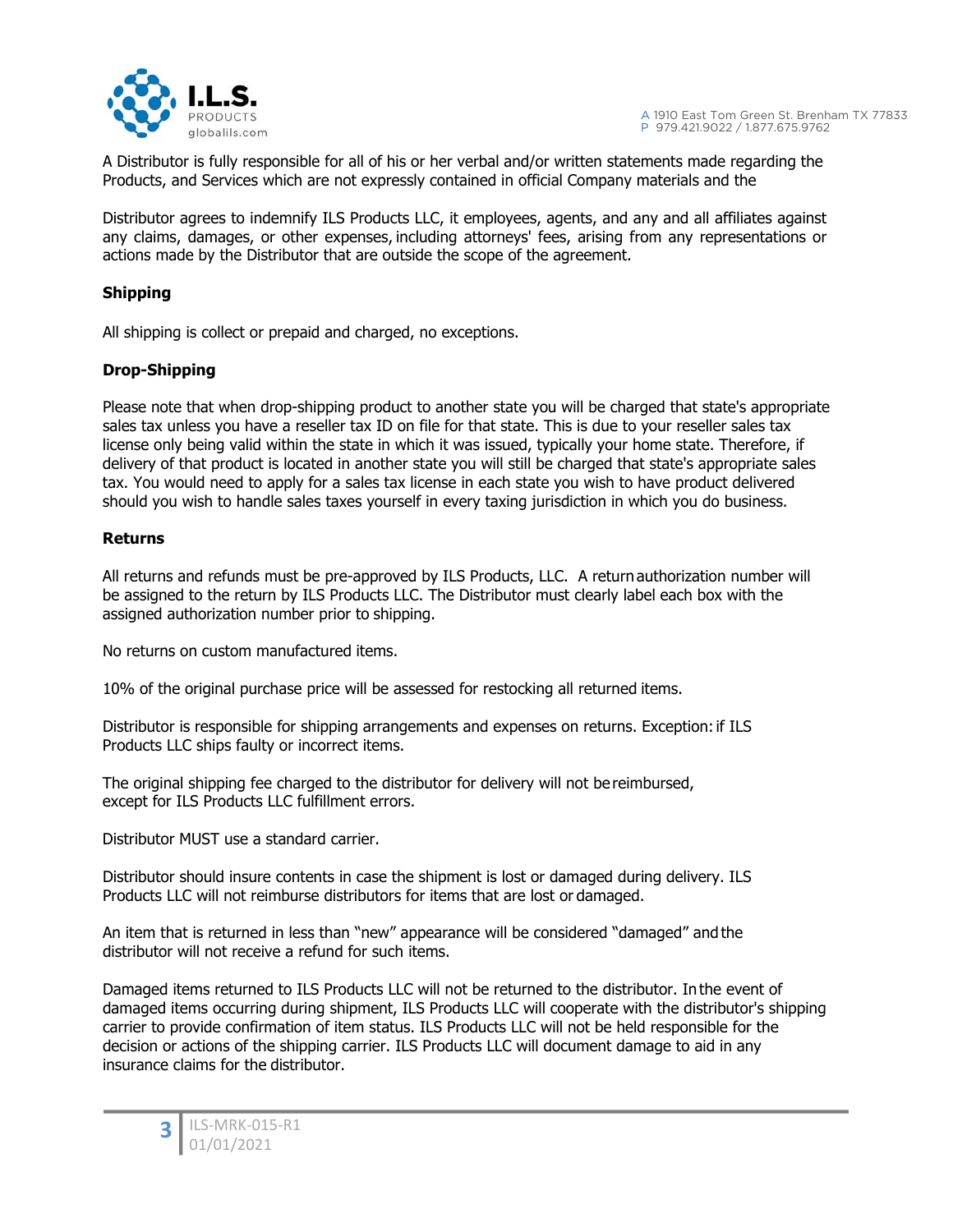

Distributor agrees not to seek assistance or grievance from their credit card issuer to obtain a refund of all or part of the value of the original invoice. ILS Products LLC will honor its obligations regarding the aforementioned policies in a timely manner, provided the distributor abides by the terms of this document.

# **Payroll Taxes**

 (Distributor) shall be exclusively liable for, and shall indemnify ILS Products against such liability for, all employee payroll taxes and insurance arising out of wages payable to persons employed by Caru Containers in connection with the performance of this Agreement

#### **Use of Confidential Information**

The Distributor may acquire Confidential Information. Accordingly, regardless of the source of the Confidential Information, the Distributor understands and agrees:

The Confidential Information is for the exclusive and limited use of the Distributor to facilitate the training, support and servicing of the Distributor's Downline Organization for furtherance of the Distributor Business only;

He or she will not disclose the Confidential Information to a third party directly or indirectly (including other Distributors) and that doing so constitutes misuse, misappropriation, and a violation of the agreement;

He or she will not use the information to compete with the Company directly or indirectly and improper use will result in termination of the agreement;

He or she may be required to sign a non-disclosure agreement before receiving Confidential Information from the Company, or prior to engaging in activities that would allow the Distributor to acquire Confidential Information; and

Upon termination of the arrangement he or she will discontinue the use of such Confidential Information and destroy or promptly return to the Company all Confidential Information under the control of or in his or her possession.

#### **Negative Statements**

A Distributor will make no disparaging, misleading, inaccurate, or unfair statements, representations, claims, or comparisons with regard to the Company, its Products, its commercial activities, or its Distributors; or other companies, including competitors, their services, products or commercial activities.

#### **Dispute Resolution**

The parties will attempt to resolve any dispute arising out of or relating to this Agreement through friendly negotiations amongst the parties. If the matter is not resolved by negotiation, the parties will resolve the dispute using the below Alternative Dispute Resolution (ADR) procedure.

Any controversies or disputes arising out of or relating to this Agreement will be submitted to mediation in accordance with any statutory rules of mediation. If mediation does not successfully resolve the dispute, the parties may proceed to seek an alternative form of resolution in accordance with any other rights and remedies afforded to them by law.